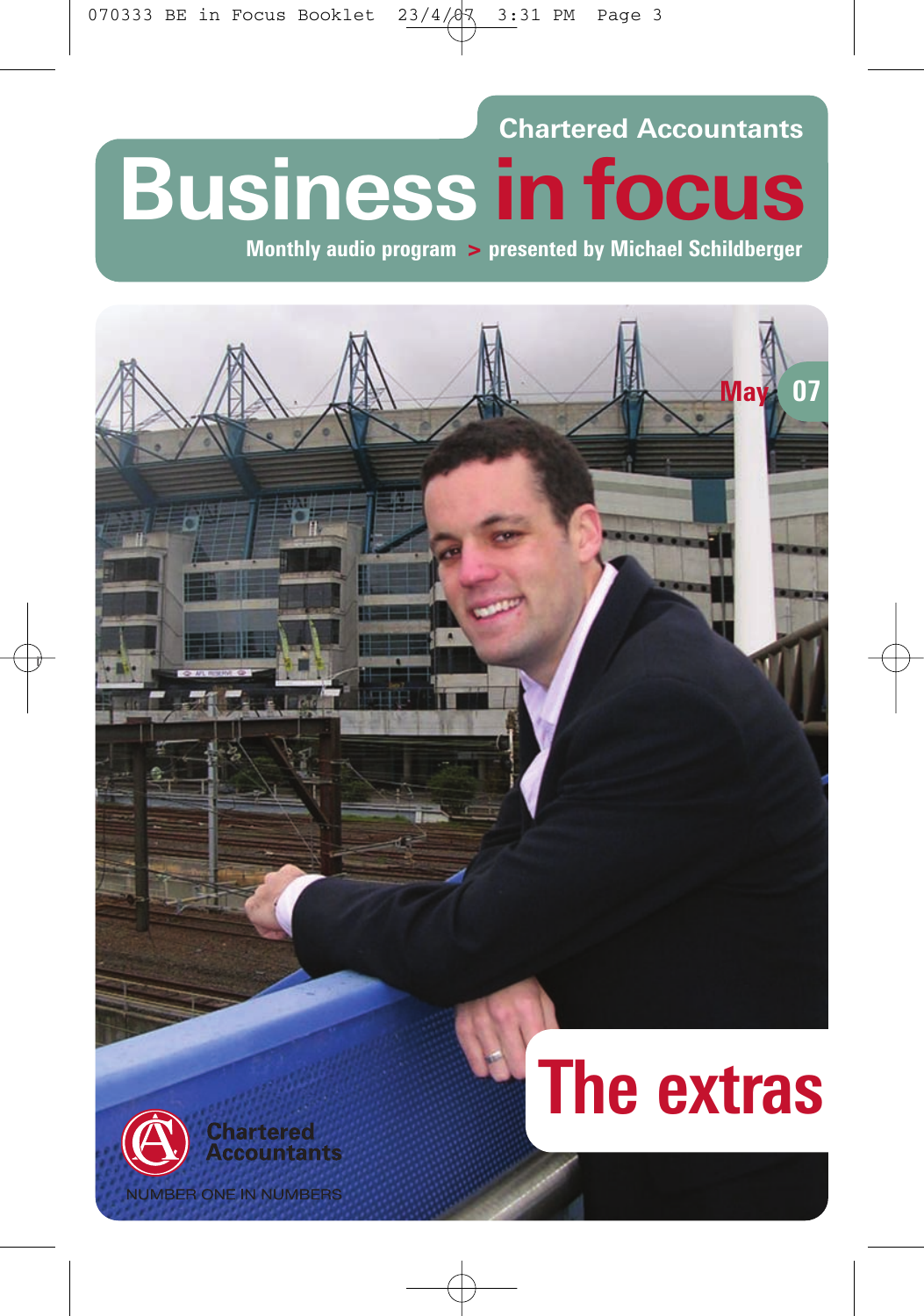Bet you've never thought about owning a piece of the Melbourne Cricket Ground! Young entrepreneur Pete Williams turned a dream into a reality when he watched the MCG Members' Stand being pulled down and figured that people would want to buy a piece. He managed to get hold of the old timber and the carpet - with insignia - had it packaged into frames and went to the market place. Pete Williams has published a comprehensive book on how to turn million dollar ideas into reality. I talk to this very energetic chap on this month's CD.

If your clients are considering expansion, maybe internationally, you'll find valuable advice to pass on from DC Strategy's Managing Director Adrian McFedries. More and more are doing it, very successfully, but everyone needs to know about potential problems.

Chartered accountant Timothy Holden of Foremans Business Advisors tells us why he thinks that insolvency is a needle point in the spectrum of accounting as he takes us inside the world of insolvency.

Rox Dawson of Sustainability explains that flow charts are among the best tools in Business Process Improvement, and chartered accountant Wayne Basford of BDO brings us up to date on Auditor Independence.

I hope you enjoy this month's edition and gain from it.

Michael

Michael Schildberger Managing Director

© Copyright 2007 Business Essential Pty Ltd ABN 98 006 144 449 and the Institute of Chartered Accountants in Australia ABN 50 084 642 571. Business Essentials and the BE logo are registered trademarks of Business Essentials Pty Ltd. Neither Business Essentials Pty Ltd nor Michael Schildberger, nor the Institute of Chartered Accountants in Australia, nor sponsors of this program accept any form of liability, be it contractual, tortious or otherwise, for the contents of this CD or for any consequences arising from its use or any reliance placed upon it. The information, opinions and advice contained in this CD are of a general nature only and may not relate to or be relevant to your particular circumstances.

www.be.com.au Chief Editor John Hounslow Production Manager Heather Dawson Studio Manager Peter Letts Advertising/Sponsorship Nick Schildberger nschildberger@be.com.au Managing Director Michael Schildberger Publisher Business Essentials Pty Ltd ABN 98 006 144 449 405 Riversdale Road, Hawthorn East VIC 3123 Phone (03) 9882 8333 Fax (03) 9882 8017

website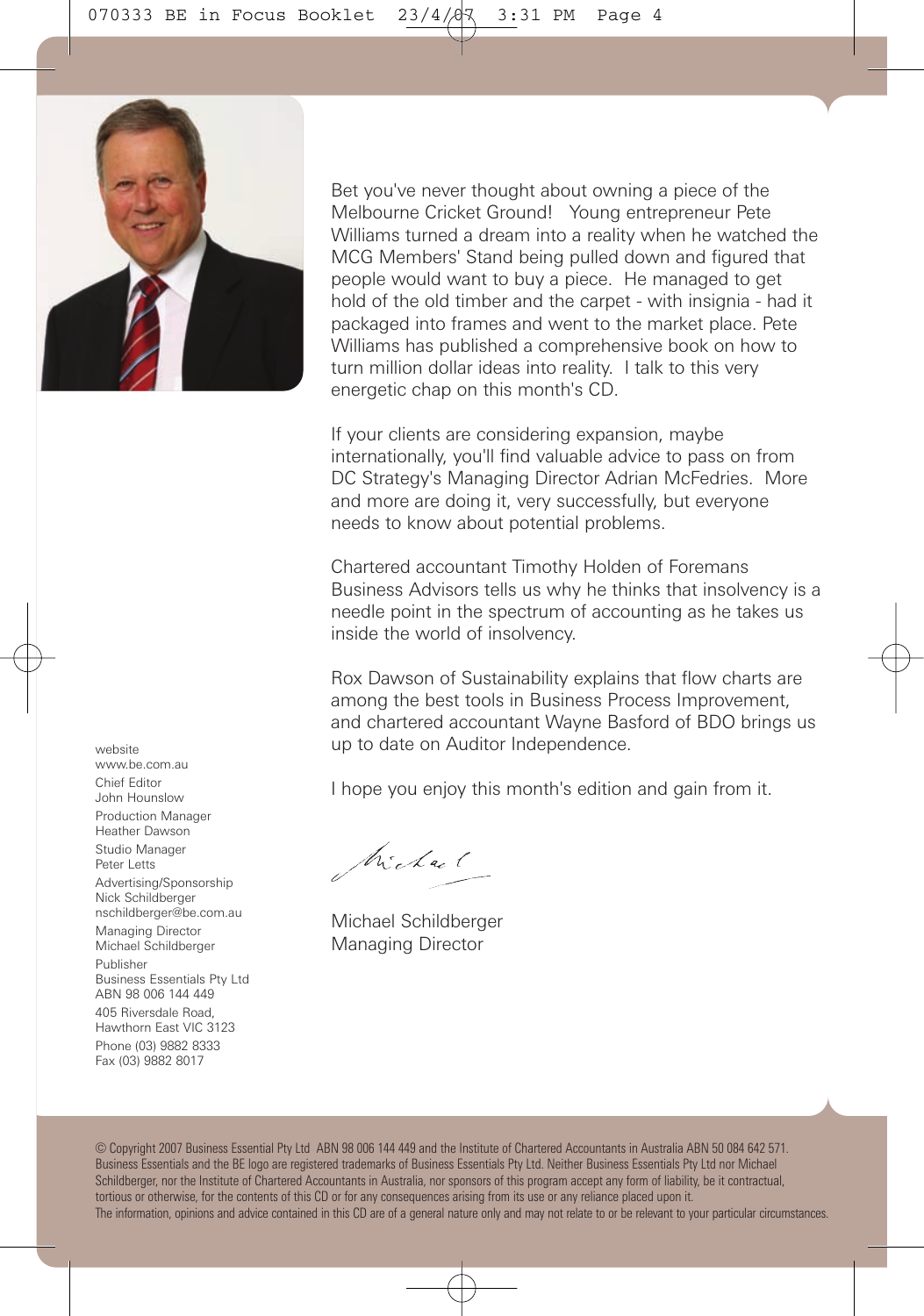### Track 1 **INSOLVENCY**

Timothy Holden, Foremans Business Advisors

- > Insolvency is an accounting discipline. However, it has a focus that sometimes appears more aligned with legislation and it is in fact defined by legislation (ie Corporations Act 2001 and the Bankruptcy Act 1966)
- > Being aware of the financial and non-financial warning signs of impending or actual insolvency can give business proprietors time to take action to protect themselves and potentially save the business
- > Being aware of the emotional aspects of insolvency will enable accountants to better advise their clients
- > Liquidations are governed by the Corporations Act 2001 and Bankruptcy is governed by the Bankruptcy Act 1966. As such, there are significant differences between the two
- > There are different purposes and uses for the various corporate administrations: Liquidation/Receivership/Voluntary Administration etc
- > There are different purposes and uses for the various personal insolvency administrations: Bankruptcy/Part X etc

### Track 2 Business Process Improvement

Rox Dawson, Sustainability

- > Improving business processes is paramount for businesses to stay competitive in today's marketplace
- > As a first step, many organisations attempt to document their existing business processes
- > Usually the documents created are long, complex, rarely read or used and difficult to maintain
- > Flowcharting is the most effective method of documenting business processes
- > Flowcharts assist new and existing personnel to perform business activities consistently, improving quality and reducing costs and time
- > Flowcharts also allow analysis of bottlenecks, inefficiencies, over complexity and other areas for improvement, then form the basis for designing the new and improved process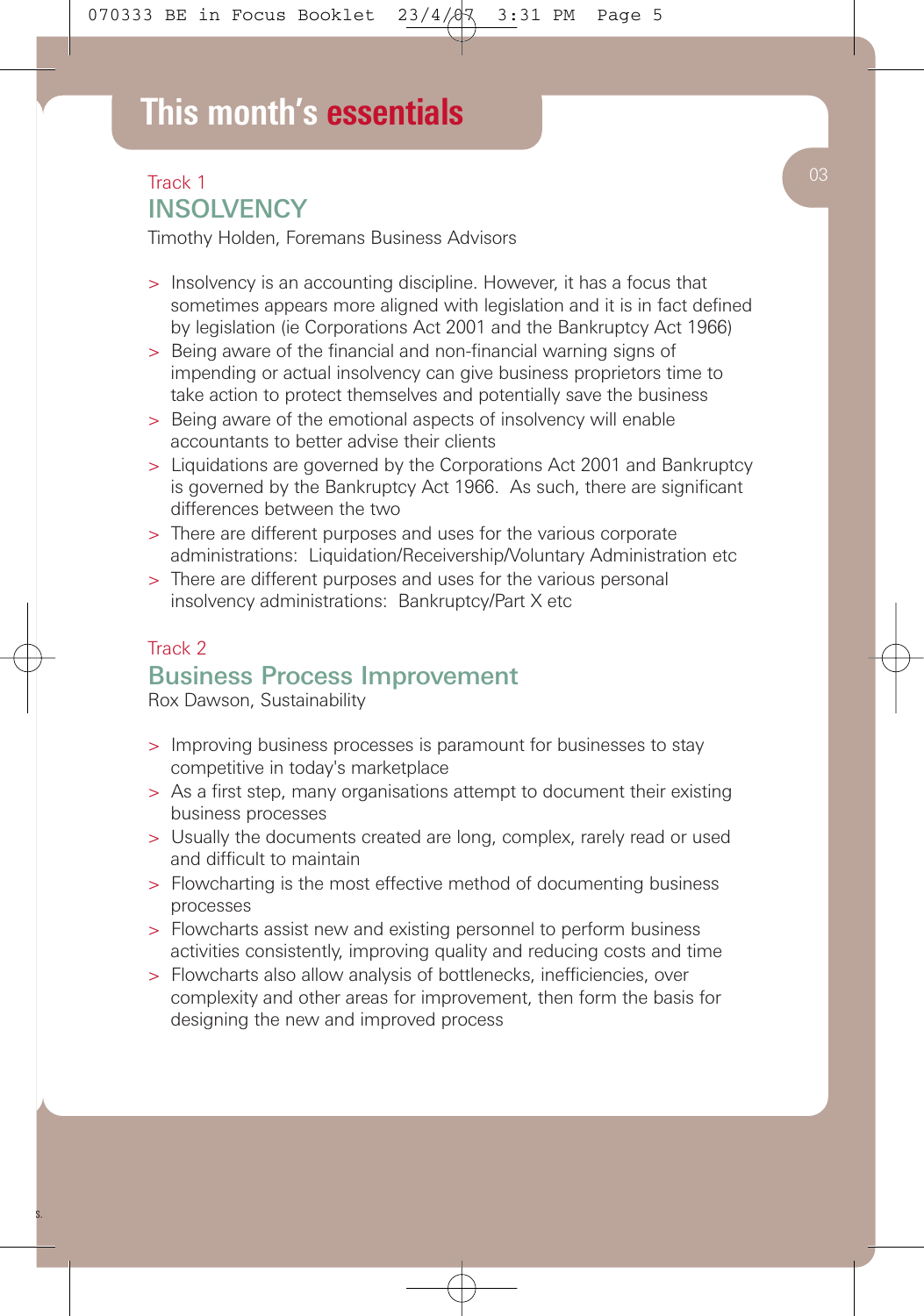## **This month's essentials**

### Track 3 ECONOMIC UPDATE

Professor Neville Norman, Melbourne University

The May 2007 Federal Budget poses a huge dilemma for the Howard Government

- > Too tight it loses the (needed) political pluses of generosity
- > Too generous it gets accused of fostering inflation and even higher interest rates
- > Federal tax will be close to \$200b in 07/08, personal tax will approach \$130b
- > Despite economic growth retarded from 3.5 to 2.5%, a large \$12b budget surplus is available to be pared back by "tax cuts" and other "giveaways"
- > Shaving the top marginal personal tax rate to 40% is attractive but risky
- > Spending the entire surplus would be canned by financial markets
- > Upshot: interest rates are held up by this dilemma, and also by the desire to quell any growth nearing 3%
- > Watch the budget for latest economic updates and business pointers.

#### Track 4

## RECRUITMENT ADVERTISING THAT WORKS

Paul Hassing, the Feisty Empire

- > The biggest error is failing to list the benefits of the job
- > Avoid bloated, impersonal language it'll save you a truckload of money
- > Use the language of the candidates you hope to attract
- > Don't dwell on the headline write the body of the ad first and the headline will follow more easily
- > A good ad is full of subtle filters
- > There are formatting rules to make the ad easier to read
- > If you have the money, choose a relevant image to make your ad stand out.

## Track 5 INTERNATIONAL GROWTH: YES OR NO

Adrian McFedries, DC Strategy

- > Ask yourself how well positioned are you? Do you have the cash flow and profitability? Can you remove a senior executive from the day-to-day business to concentrate on the overseas venture?
- > Most companies going overseas spend \$250,000-\$500,000 for one location
- > Don't confine your vision to expanding to one country. Think about 1-5.
- > Boost Juice, Bakers Delight, Flight Centre are examples of Australian companies which have succeeded internationally.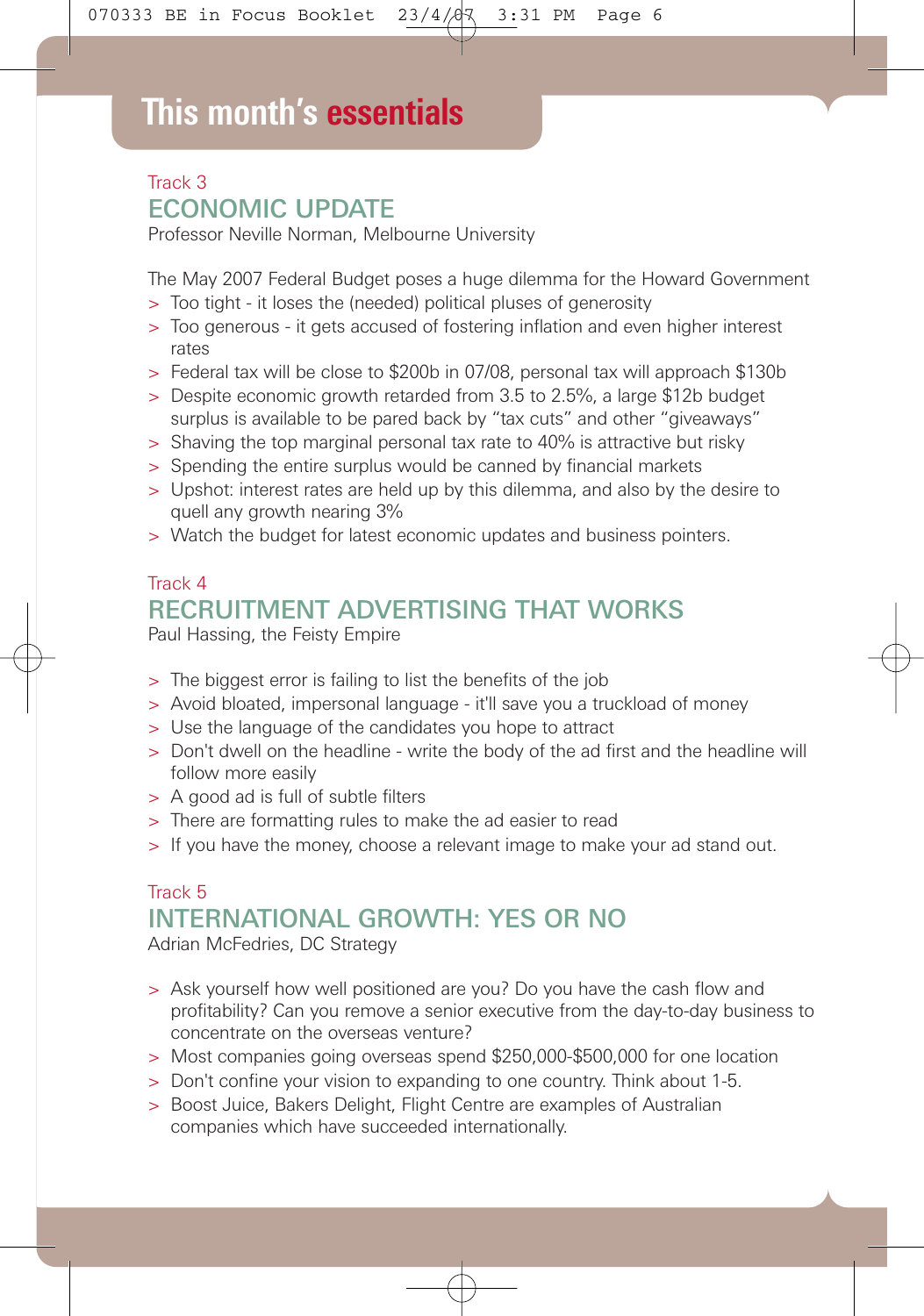## $\begin{array}{|c|c|c|c|}\n\hline\n\text{Track 6} & & \text{05} \\
\hline\n\end{array}$ AUDITOR INDEPENDENCE

Wayne Basford, BDO

- > Independence is covered by the Corporations Act and APES 110 "Code of Ethics for Professional Accountants" (Not F1). Many accountants have not picked up on this change
- > The rules affect anybody performing assurance services under the Corporations Act, anybody providing assurance services and who is a member of a professional body in Australia.
- > Anybody not complying with independence rules is directly breaking the Corporations Act, breaching professional ethics, and breaching auditing standards
- > Discussion of major areas impacting auditor independence: Self-interest, self-review, advocacy, familiarity, and intimidation threats
- > Discussion of steps professionals and firms need to undertake to comply with independence

#### Track 7

## AVOIDING DISASTERS WHEN BUYING A BUSINESS

Paul Brennan, Brennans Solicitors

- > Take a good hard look at the seller before you buy
- > Seek a due diligence clause in the contract
- > Consider a handover condition. Seek warranties from the seller
- > Very important look at restrictions on the seller's right to trade
- > Make sure your finance is secure before signing
- > What plant and equipment are included in the purchase?
- > Seek the help of a lawyer it's well worth the money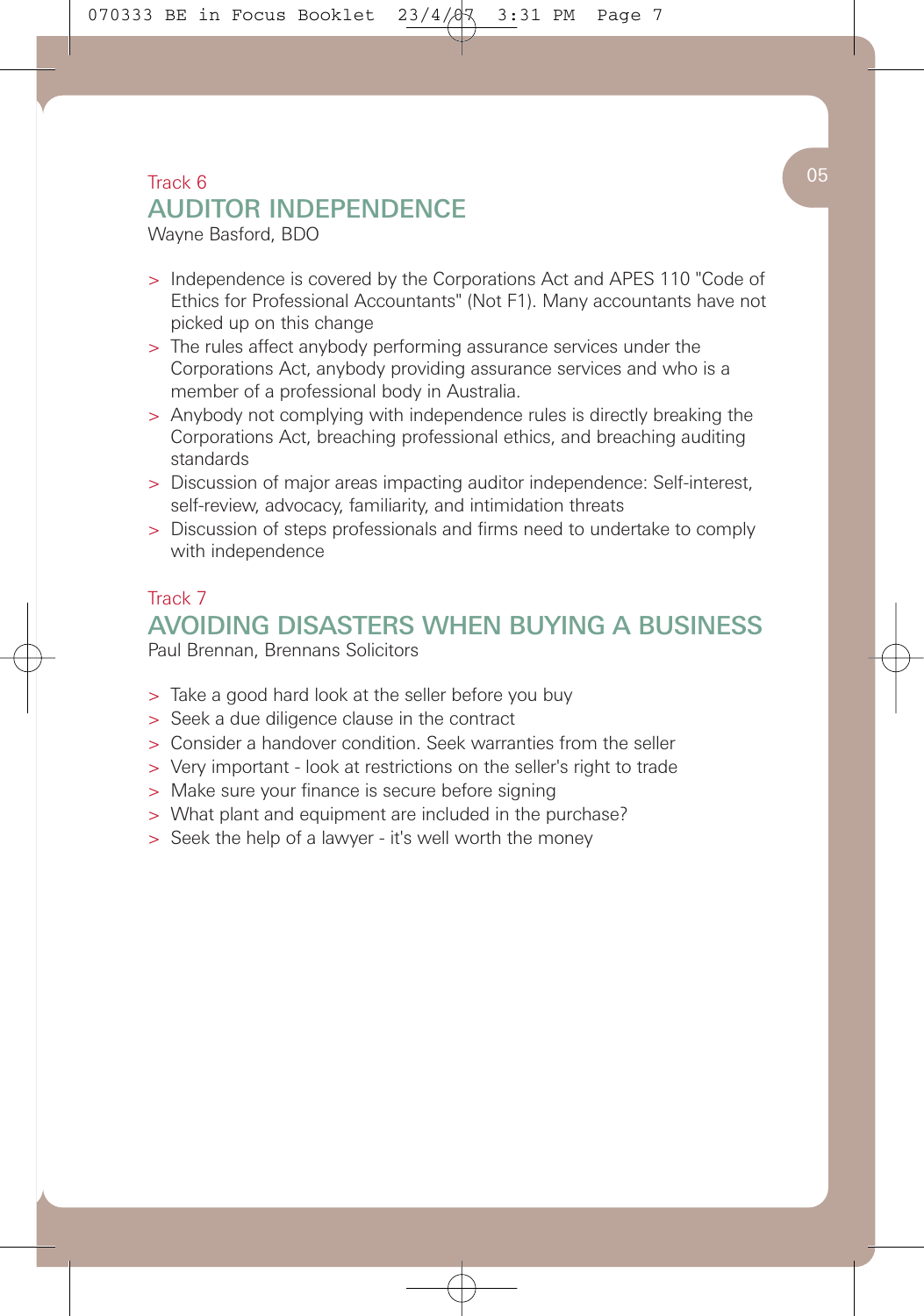## **This month's essentials**

### Track 8 TAX OFFICE AMNESTY ON TRUSTS

Michael Jones, Cummings Flavel McCormack

- > If you use a trust, you need to be aware of the Tax Office amnesty for family trust elections
- > Family trust elections for 2004 and earlier income years may be lodged up until 31 May 2007 - provided that the trust has acted as if it was an elected family trust
- > Family trust elections are relevant for trust losses, company losses and franking credit rules:
- > Trust loss provisions (since 1995) a discretionary trust that is not a family trust must satisfy 4 tests as opposed to one test
- > Company loss rules. If a discretionary trust owns more that 50% of the company, the company cannot satisfy the continuity of beneficial ownership test
- > Franking credit rules. If a discretionary trust owns shares that were acquired after 31 December 1997, the trust cannot distribute franking credits from the shares unless it has made a family trust election
- > What is the family group?
- > Dangers of making a family trust election.

#### Track 9 SHAREMARKET UPDATE

Tim Lincoln, Lincoln Stock Doctor

- > Don't worry about the zigzag factor in the share market the long term opportunities are still there
- > The 6,500 7,000 points prediction is still there but with a few caveats
- > Now that the latest reporting season is over, it's time to focus on valuations, share price trends and news and announcements
- > Stock highlight from the reporting season: Tox Free Solutions
- > Ongoing Star Stock highlights: BHP, Rio, Leighton Holdings, Computershare, St George Bank and CSL.

#### Track 10 TURNING YOUR DREAM INTO REALITY Pete Williams

- > You should continually research new ideas as you run your operation
- > Spend at least a month looking at your competition
- > I "sold" the Melbourne Cricket Ground (Members' Stand) when it was demolished to make way for reconstruction before the Commonwealth Games
- > The biggest marketing tool was a press release "21 Year Old Sells MCG for \$500". The media loved it
- > Create your business goals around your life goals. Do it the way you want to do it.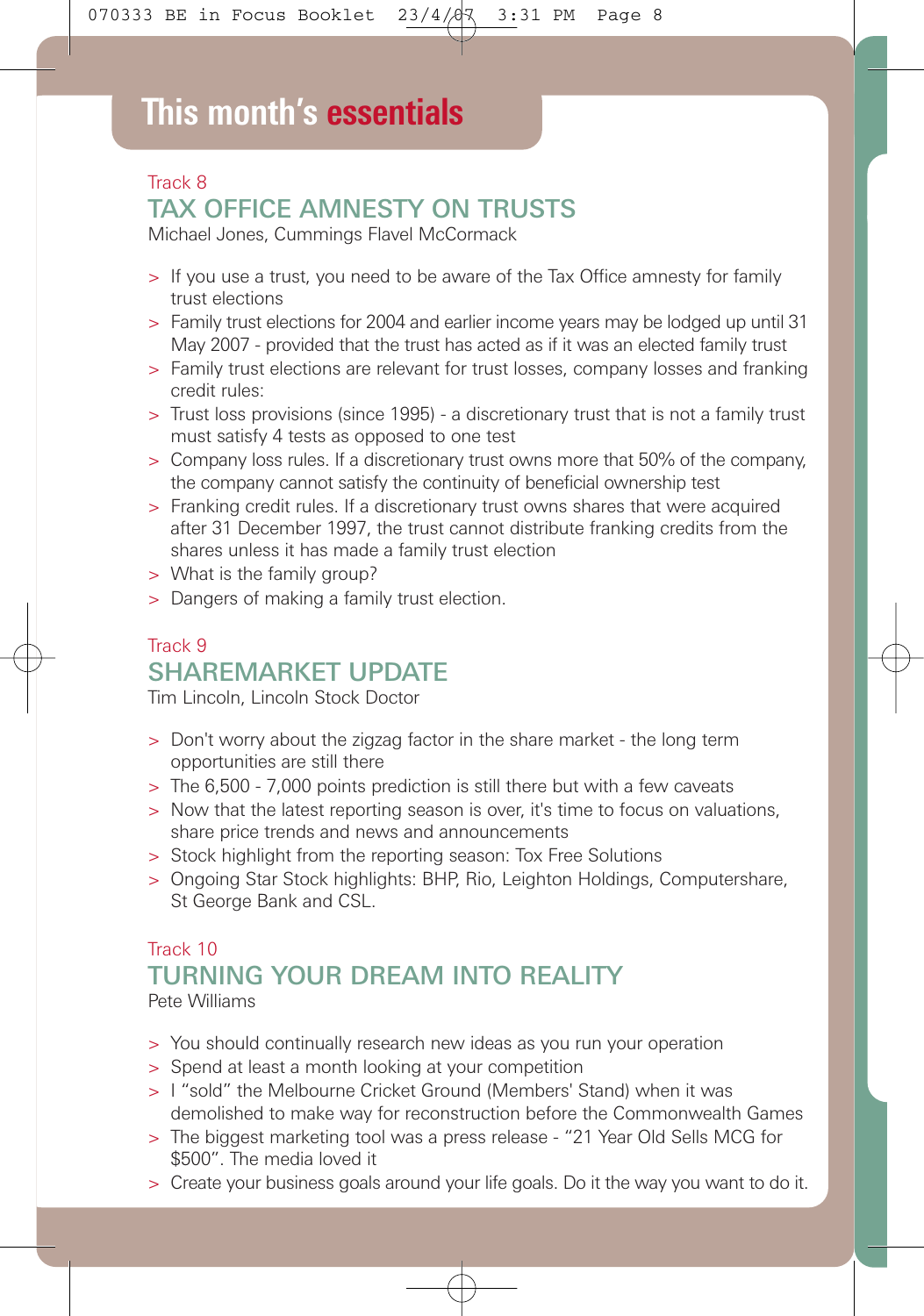## **This month's essentials Information**

For more information about the topics discussed on this May 2007 program, please contact the relevant organisations listed below.

#### **INSOLVENCY**

The Institute of Chartered Accountants in Australia **1300 137 322 www.charteredaccountants.com. au/training**

#### BUSINESS PROCESS IMPROVEMENT

The Institute of Chartered Accountants in Australia

#### **1300 137 322 www.charteredaccountants.com. au/training**

#### **ECONOMIC UPDATE**

Professor Neville Norman Email: n.norman@unimelb.edu.au

#### RECRUITMENT ADVERTISING THAT WORKS

Paul Hassing, The Feisty Empire Tel: 03 9417 3663 Mob: 0409 FEISTY (334 789) Email: communicate@thefeisty empire.com Website: www.thefeistyempire.com

#### INTERNATIONAL GROWTH: YES OR NO

Adrian McFedries, DC Strategy Tel: 03 8102 9200 (Head office) Website: www.dcstrategy.com Email: growth@dcstrategy.com

#### AUDITOR INDEPENDENCE

The Institute of Chartered Accountants in Australia **1300 137 322 www.charteredaccountants.com. au/training**

#### AVOIDING DISASTERS WHEN BUYING A BUSINESS

Paul Brennan, Brennans Solicitors Tel: 07 5444 2166 Email:paul.brennan@brennanlaw.com.au Website: www.brennanlaw.com.au

#### TAX OFFICE AMNESTY ON TRUSTS - ACT FAST!

Michael Jones, Cummings Flavel **McCormack** Tel: 03 9252 0800 Email: enquiries@cfmc.com.au Website: www.cfmc.com.au

#### SHAREMARKET UPDATE

Tim Lincoln, Lincoln Stock Doctor Website: www.lincolnindicators.com.au Please contact Lincoln direct for details about its Stock Doctor fundamental analysis software or Managed Fund services. Tel: 1300 676 332 or 03 9854 9444.

#### TURNING YOUR DREAM INTO A **REALITY**

Pete Williams, On Hold Advertising Tel: 1800 837 844

Email: info@onholdadvertising.com.au Website: www.onholdadvertising.com.au





NUMBER ONE IN NUMBERS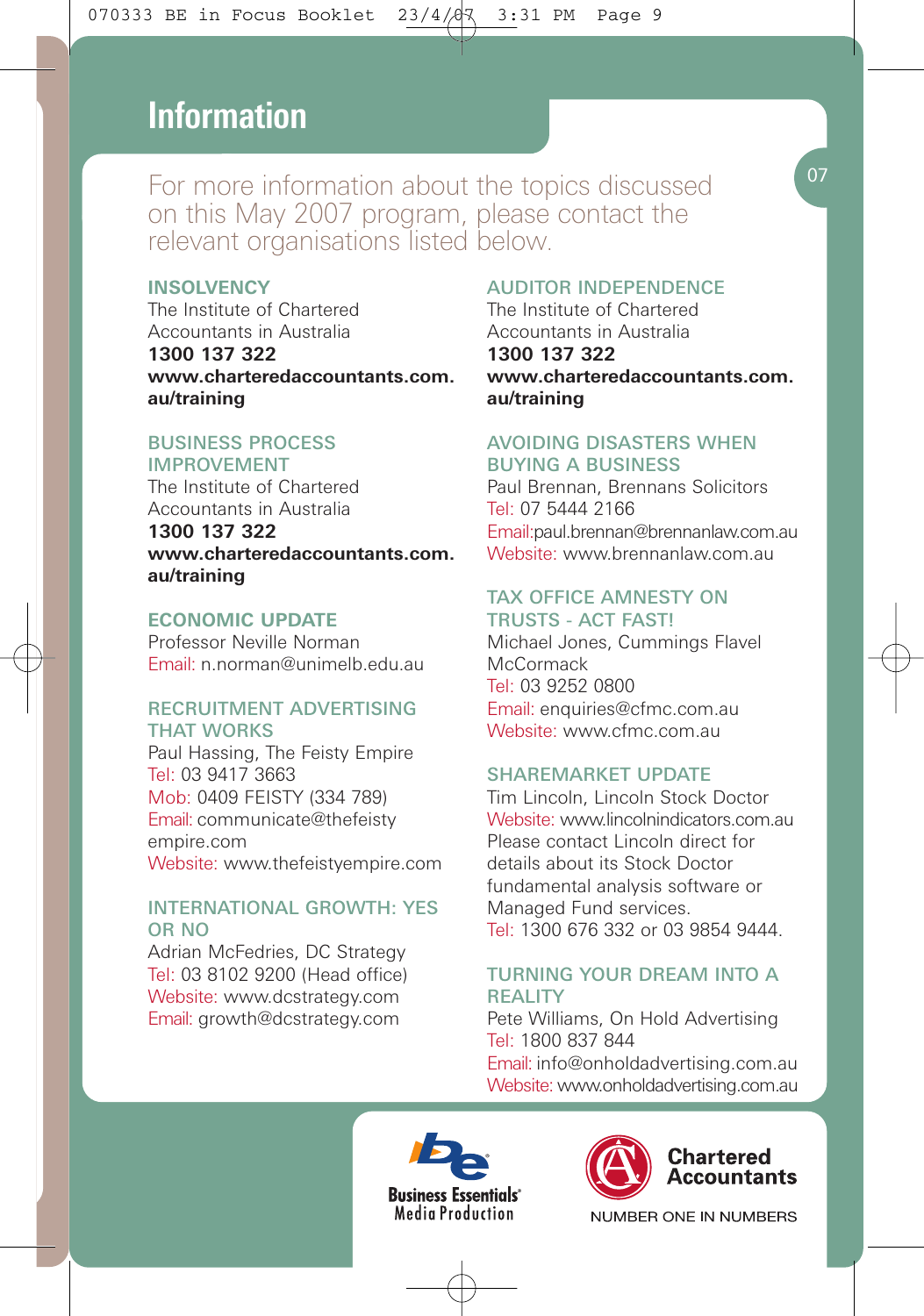## **Subscription Form**

I would like to subscribe to Chartered Accountants Business in Focus and/or Tax in Focus:

| Family name:                                                                                                                                                                                                                                                                                   |            | First Name:                                                                                                                                                                                                                                                                                                                                                                                                                                                                                                                                                                                                                                                                                                                                                                                                                            |                                           |                                                   |                                                  |       |  |
|------------------------------------------------------------------------------------------------------------------------------------------------------------------------------------------------------------------------------------------------------------------------------------------------|------------|----------------------------------------------------------------------------------------------------------------------------------------------------------------------------------------------------------------------------------------------------------------------------------------------------------------------------------------------------------------------------------------------------------------------------------------------------------------------------------------------------------------------------------------------------------------------------------------------------------------------------------------------------------------------------------------------------------------------------------------------------------------------------------------------------------------------------------------|-------------------------------------------|---------------------------------------------------|--------------------------------------------------|-------|--|
| Company:                                                                                                                                                                                                                                                                                       |            |                                                                                                                                                                                                                                                                                                                                                                                                                                                                                                                                                                                                                                                                                                                                                                                                                                        |                                           |                                                   |                                                  |       |  |
| Address:                                                                                                                                                                                                                                                                                       |            |                                                                                                                                                                                                                                                                                                                                                                                                                                                                                                                                                                                                                                                                                                                                                                                                                                        |                                           |                                                   |                                                  |       |  |
| City:                                                                                                                                                                                                                                                                                          |            | Country:                                                                                                                                                                                                                                                                                                                                                                                                                                                                                                                                                                                                                                                                                                                                                                                                                               |                                           |                                                   | Postcode:                                        |       |  |
| Telephone:                                                                                                                                                                                                                                                                                     |            | Fax:                                                                                                                                                                                                                                                                                                                                                                                                                                                                                                                                                                                                                                                                                                                                                                                                                                   |                                           |                                                   |                                                  |       |  |
| Email:                                                                                                                                                                                                                                                                                         | Member No: |                                                                                                                                                                                                                                                                                                                                                                                                                                                                                                                                                                                                                                                                                                                                                                                                                                        |                                           |                                                   |                                                  |       |  |
| $\Box$ 18-25<br>Age Group (please tick one):                                                                                                                                                                                                                                                   |            | $\Box$ 26-35                                                                                                                                                                                                                                                                                                                                                                                                                                                                                                                                                                                                                                                                                                                                                                                                                           |                                           | $\Box$ 36-45 $\Box$ 46-55 $\Box$ 56-65 $\Box$ >65 |                                                  |       |  |
| Type of Business:                                                                                                                                                                                                                                                                              |            |                                                                                                                                                                                                                                                                                                                                                                                                                                                                                                                                                                                                                                                                                                                                                                                                                                        | Number of Employees:                      |                                                   |                                                  |       |  |
| <b>Subscription Pricing (GST Inclusive)</b>                                                                                                                                                                                                                                                    |            |                                                                                                                                                                                                                                                                                                                                                                                                                                                                                                                                                                                                                                                                                                                                                                                                                                        |                                           |                                                   |                                                  |       |  |
| <b>Product</b>                                                                                                                                                                                                                                                                                 |            |                                                                                                                                                                                                                                                                                                                                                                                                                                                                                                                                                                                                                                                                                                                                                                                                                                        | <b>Australian Rates</b><br><b>Members</b> | <b>Standard</b>                                   | <b>Overseas Rates</b><br><b>Members</b> Standard |       |  |
| Business In Focus - CD                                                                                                                                                                                                                                                                         |            |                                                                                                                                                                                                                                                                                                                                                                                                                                                                                                                                                                                                                                                                                                                                                                                                                                        | \$385                                     | \$485                                             | \$385                                            | \$485 |  |
| Tax In Focus $-$ CD                                                                                                                                                                                                                                                                            | \$385      | \$485                                                                                                                                                                                                                                                                                                                                                                                                                                                                                                                                                                                                                                                                                                                                                                                                                                  | \$385                                     | \$485                                             |                                                  |       |  |
| Combined (Business in Focus $+$ Tax in Focus) $-$ CD                                                                                                                                                                                                                                           | \$695      | \$875                                                                                                                                                                                                                                                                                                                                                                                                                                                                                                                                                                                                                                                                                                                                                                                                                                  | \$695                                     | \$875                                             |                                                  |       |  |
| Business in Focus - Online<br>$\mathsf{L}$                                                                                                                                                                                                                                                     |            |                                                                                                                                                                                                                                                                                                                                                                                                                                                                                                                                                                                                                                                                                                                                                                                                                                        | \$250                                     | \$300                                             | \$230                                            | \$280 |  |
| Tax in Focus - Online                                                                                                                                                                                                                                                                          |            |                                                                                                                                                                                                                                                                                                                                                                                                                                                                                                                                                                                                                                                                                                                                                                                                                                        | \$250                                     | \$300                                             | \$230                                            | \$280 |  |
| $\Box$ Combined (Business in Focus + Tax in Focus) - Online                                                                                                                                                                                                                                    |            |                                                                                                                                                                                                                                                                                                                                                                                                                                                                                                                                                                                                                                                                                                                                                                                                                                        | \$450                                     | \$540                                             | \$420                                            | \$500 |  |
| <b>Payment Options</b><br>Please find enclosed cheque made payable to Business Essentials Pty Ltd for<br>\$<br>OR debit my:<br>$\Box$ Amex<br>Cardholder's name                                                                                                                                |            | □ Mastercard                                                                                                                                                                                                                                                                                                                                                                                                                                                                                                                                                                                                                                                                                                                                                                                                                           |                                           | $\Box$ Visa                                       |                                                  |       |  |
| Card number                                                                                                                                                                                                                                                                                    |            |                                                                                                                                                                                                                                                                                                                                                                                                                                                                                                                                                                                                                                                                                                                                                                                                                                        |                                           |                                                   |                                                  |       |  |
|                                                                                                                                                                                                                                                                                                |            |                                                                                                                                                                                                                                                                                                                                                                                                                                                                                                                                                                                                                                                                                                                                                                                                                                        |                                           | Expiry date                                       |                                                  |       |  |
| Signature                                                                                                                                                                                                                                                                                      |            |                                                                                                                                                                                                                                                                                                                                                                                                                                                                                                                                                                                                                                                                                                                                                                                                                                        |                                           |                                                   |                                                  |       |  |
| Please send your order details to:<br>Free Fax: 1800 656 351<br>Free Call: 1800 039 098<br>Free Post: send this form, (accompanied by<br>a cheque to)<br>Business Essentials Pty Ltd,<br>Reply Paid 579, Hawthorn East,<br>VIC 3123, Australia<br>Tel: +61 3 9882 8333<br>Fax: +61 3 9882 8017 |            | Please Note: Upon payment this notice becomes a<br>TAX INVOICE. Please retain a copy for your records.<br>Business Essentials Pty Ltd ABN 98 006 144 449<br>405 Riversdale Rd Hawthorn East Vic 3123 Australia<br>Privacy Notification - The Institute of Chartered Accountants in<br>Australia respects the privacy of individuals and acknowledges that the<br>information you provide on this form is protected by the Privacy<br>Amendment (Private Sector Act) 2000. The information collected by the<br>Institute is used for the purpose of processing your registration and<br>providing you information (via email and/or mail) on upcoming events,<br>specific products and services provided by or associated with the<br>Institute. To access a full copy of our policy visit<br>charteredaccountants.com.au/privacypolicy |                                           |                                                   |                                                  |       |  |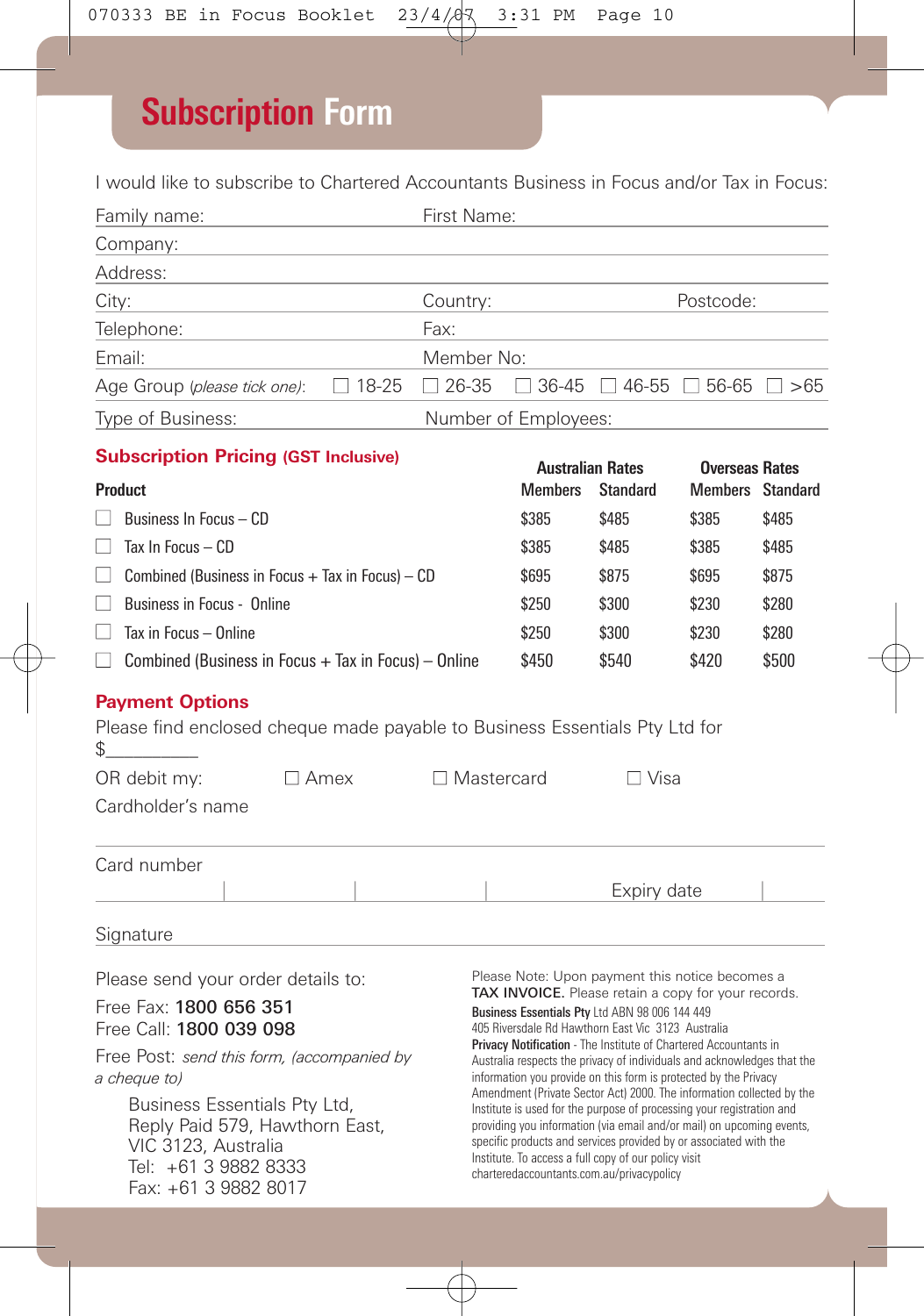

## **Training and Development – at your fingertips**

Keep abreast of the latest development in business and tax in your car, at your desk, or even on the bus!

Your annual subscription will consist of monthly audio updates either on hot topics in business or the latest tax news.

You can choose to have your subscription delivered each month on CD or online. The online version has an optional MP3 download capability enabling you to keep up-to-date via your iPod®, compatible mobile phone, PDA or any other MP3 device.

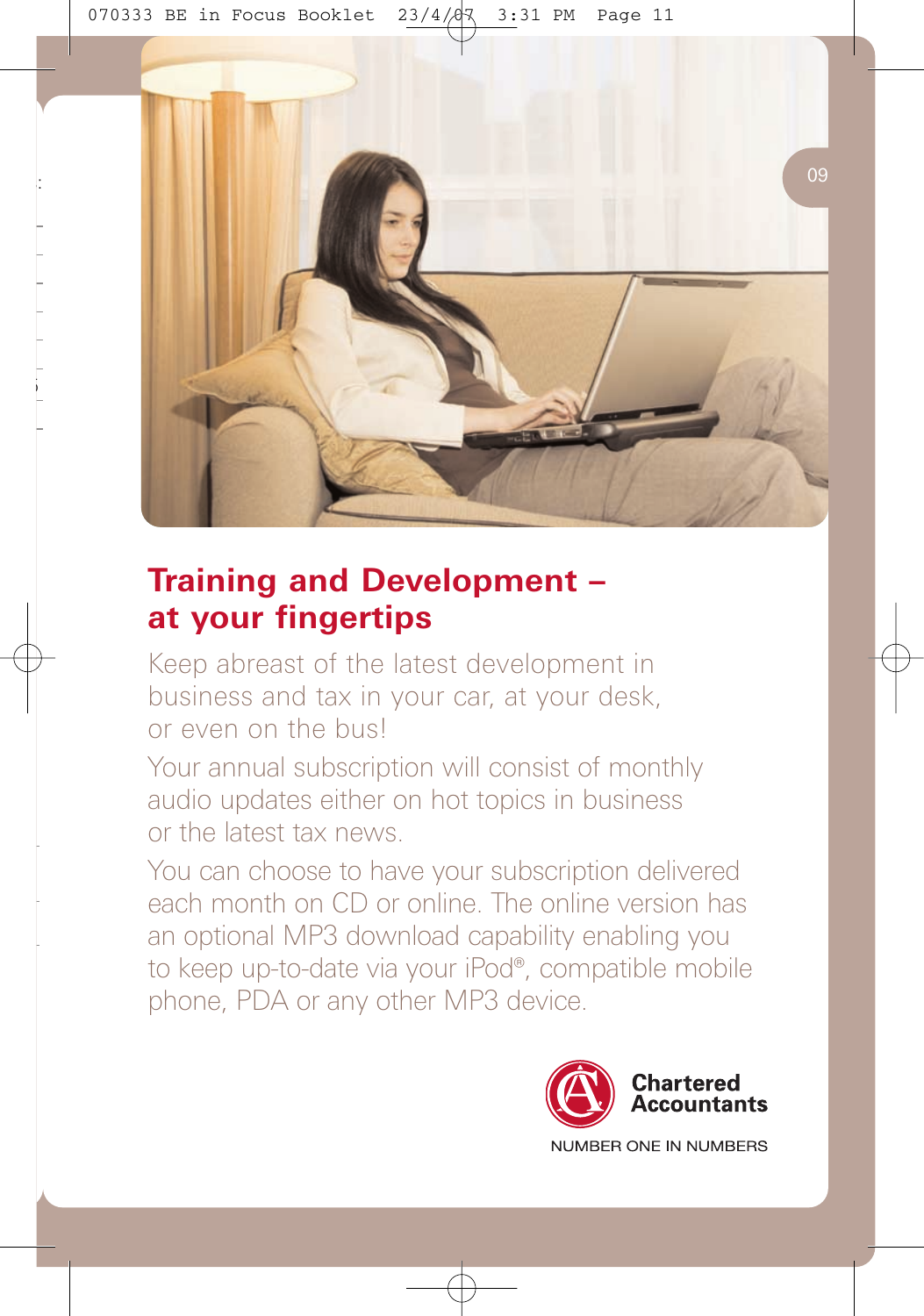

**As a fellow Business Essentials listener. I** share your enthusiasm to learn from the expertise of others to achieve your business and lifestyle goals.

For over 20 years, Lincoln has specialised in developing intelligent share market solutions to help investors achieve their investment goals.

The Lincoln Australian Share Fund is an ideal investment option for busy professionals to access Lincoln's unique financial health approach, which professionally hand picks quality, undervalued stocks for inclusion in our **Australian Share Fund.** 

It's no coincidence that our Managed Fund's FY06 performance was ranked No.1 in its class by investment research firm Morningstar\*.

Apply for an information pack today by calling 1300 676 332.

www.lincolnindicators.com.au

Yours sincerely.

**Tim Lincoln Managing Director** Lincoln

n our website or by calling us. You should consider the PDS in deciding whether to acquire or continue to hold the product. Lincoln Australian Share<br>und ARSN 111 734 279 (APIR ETLO043AU) Investment Manager: Lincoln Indicat



# Are you maximising your portfolio returns?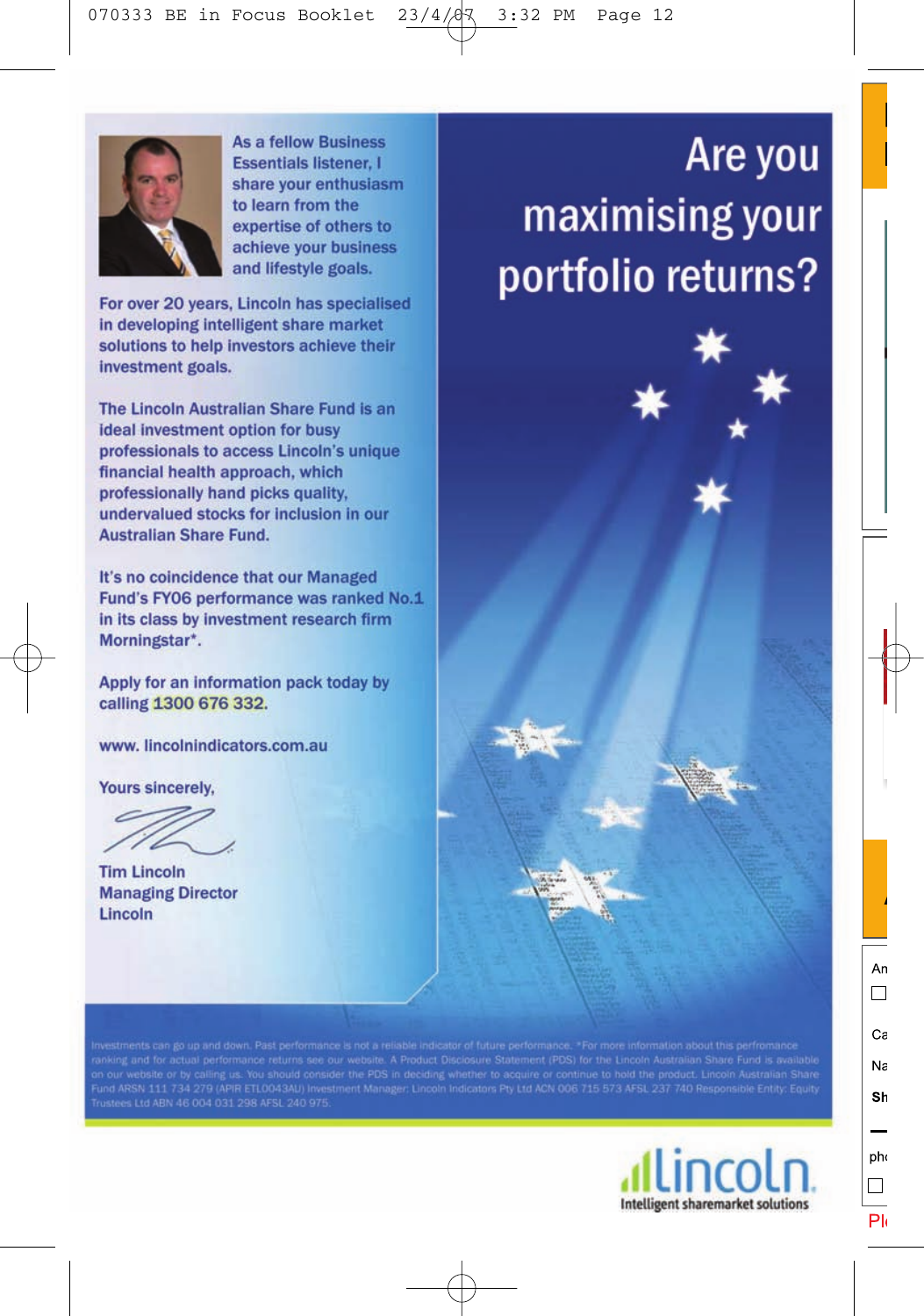



# ...and get \$314 of products FREE!

| <b>ALLAN PEASE</b><br><b>PAUL DUNN</b><br>book<br>value \$35 | <b>ALLAN PEASE</b><br>25 ALTHOUT THE MONAHINAL ME I BETWEEN<br>Sec 1,000,000 Square Section (Private age)<br>book<br>value \$35.00 | <b>ALLAN PEASE</b><br><b>ALLAN GARNER</b><br>book<br>value \$35.00 | LAN + BARBARA PEA<br>book<br>value \$40.00 | <b>TEE CLAMIC</b><br><b>Best of Body Language</b><br><b>SET OF ROOF LANGUAG</b><br><b>Michel and Michell Hills Inc.</b><br><b>MATALLA FROM AN</b><br>$-100$<br><b>DVD</b><br>value \$99.00 | Allan & Barbara<br><b>PEASE</b><br>2books<br>value \$40.00 | <b>IT'S NOT WHA</b><br>YOUST<br><b>ALLAN PEASE</b><br>494 01<br>CD<br>value \$30,00                                                                |
|--------------------------------------------------------------|------------------------------------------------------------------------------------------------------------------------------------|--------------------------------------------------------------------|--------------------------------------------|--------------------------------------------------------------------------------------------------------------------------------------------------------------------------------------------|------------------------------------------------------------|----------------------------------------------------------------------------------------------------------------------------------------------------|
| A III.                                                       |                                                                                                                                    |                                                                    |                                            | these for FREE!<br>To order please call 07- 5445 5600 or fill out form below.                                                                                                              |                                                            |                                                                                                                                                    |
| Card No:<br>Name on card: _                                  | □ Cheque Included OR Credit Card □ VISA                                                                                            |                                                                    | ◯ MasterCard                               | $\Box$ AMEX                                                                                                                                                                                | □ DinersCard                                               | Аmount: <u>\$250 (марияна GST)</u> + shipping: <u>\$20 (марияна GST)</u> = TOTAL: <u>\$270 (марияна GST) s</u><br>BankCard<br>agaz<br>Expiry Date: |
| <b>Shipping Details</b>                                      | I would like to receive your free email newsletter                                                                                 |                                                                    | Address: ___ __ __ __ __ __ __ __ __ __ __ | __________<br>phone: (_ _) __ __ __ __ __ __ email: __ __ __ __ __ __ __ __ __ __<br>Signature: __ __ __ __ __ __ __ __ __ __ __                                                           | Postcode:                                                  | σ<br>Essent<br>Business                                                                                                                            |

Please fax the signed order to 07-5445 5688 or send to PO Box 1260, Buderim, QLD 4556